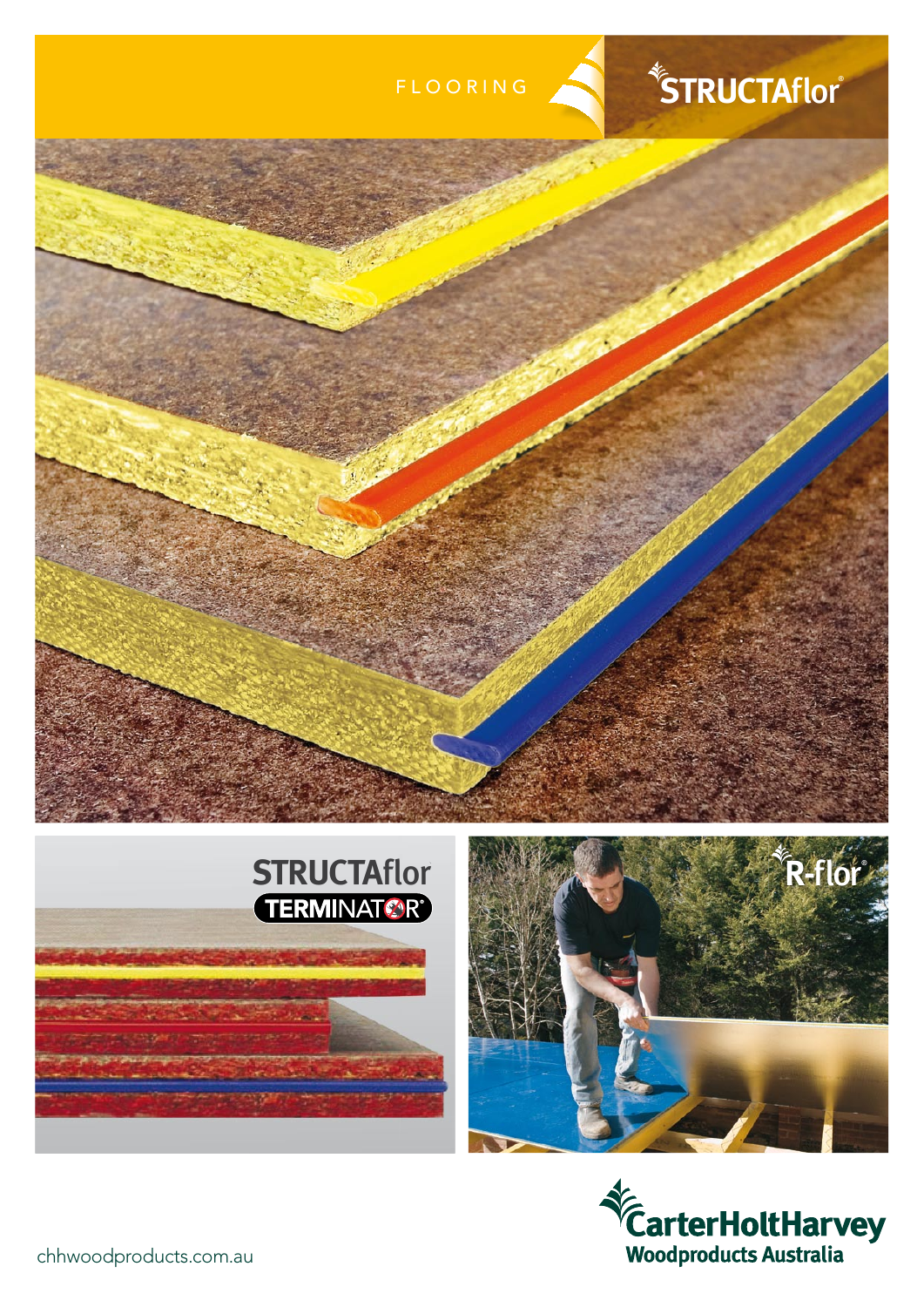

Residential - first (mid) floor



**STRUCTAflor®Particleboard Flooring is the number one** choice of the majority of Australian builders - making it the most trusted brand in particleboard flooring with an enviable reputation in the building industry.

Since being introduced to the market over 25 years ago, **STRUCTAflor** has continued to be the number one product in its class with proven reliability and durability. Along with its characteristic dark hardwearing surface and edge wax coat, it is easily identified by its distinctive colour coded plastic tongue inserts which denote the YELLOWtongue®, REDtongue<sup>®</sup> and BLUEtongue<sup>®</sup> brands.

#### With an extensive range of options, YELLOWtongue, REDtongue and BLUEtongue are ideal for:

- · sub-floors
- · suspended floors in multi-storey construction
- · additions and extensions
- commercial flooring applications



# **TERMINATOR**

The option of STRUCTAflor H2 Terminator Resistant Particleboard flooring provides a cost effective, long term defence against termite damage.

### **Australian Plantation Pine**

STRUCTAflor, and R-flor particleboard flooring are made using timber grown and harvested from managed, renewable plantation pine.

## The most trusted brands in flooring

#### • Hardwearing Durable Surface

- Weather protection for up to 3 months
- 
- Protective film available on R-flor
- Extensive Range

| 19 <sub>mm</sub>  | $\ge$ YELLOWtongue – 450mm max. joist spacing      |
|-------------------|----------------------------------------------------|
| 22 <sub>m</sub> m | $\Rightarrow$ REDtongue - 600mm max. joist spacing |
| 25 <sub>mm</sub>  | BLUEtongue - Heavy Duty                            |
| 19mm, 22mm, 25mm  | <b>Square Edge</b>                                 |

• STRUCTAflor Terminator & R-flor come with a guarantee from Osmose. Conditions apply. See www.osmose.com.au for details.

#### • Edge Wax Coat

- No need to seal un-cut edges (as per AS1860.1)
- Reduces moisture ingress
- Easy product identification



**STRUCTAflor - Yellow Wax STRUCTAflor Terminator - Red Wax** R-flor - Blue Wax

Note: AS1860.2 Particleboard Flooring - Installation recommends<br>that panels be factory sealed against water penetration. Where panels are not factory sealed, and where panels are cut to size on<br>site, the edges should be sealed with adhesive used to bond the panels to the joists.

- Wax Impregnated Throughout
- Reduces moisture ingress
- EWPAA Certified to AS/NZS 1860.1 requirements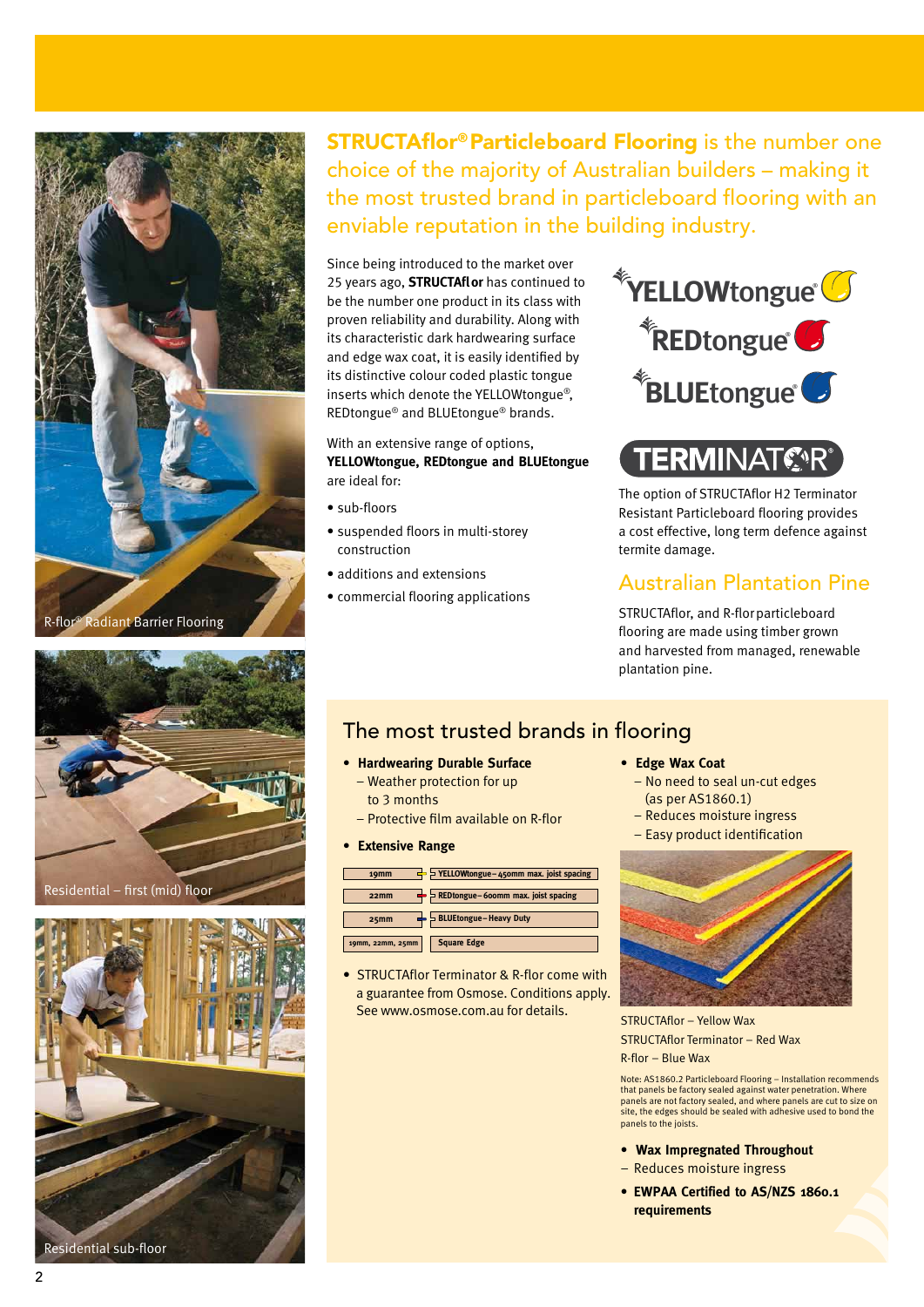

### Energy **Efficiency**

#### **R-fl or® Radiant Barrier Flooring**

Traditionally constructed

lightweight timber floors can be designed to adequately resist the transfer of heat through the floor.

**R-fl or Radiant Barrier Flooring** was developed to deliver improvements in thermal comfort and energy efficiency achieved by increasing the overall R-value (thermal resistance) of the flooring system.

R-flor Radiant Barrier Particleboard Flooring:

- Increases overall R-Value of floor system
- Improves thermal comfort
- Reduces energy use
- H2 Termite Protection
- Provides fast & easy installation

| <b>YELLOWtongue R-flor Total R-Values</b> |                          |                              |                                |  |
|-------------------------------------------|--------------------------|------------------------------|--------------------------------|--|
| Cavity<br>(see diagram<br>below)          | <b>Floor</b><br>Covering | <b>Enclosed</b><br>Sub-floor | <b>Unenclosed</b><br>Sub-floor |  |
| <b>Blocked</b><br>(disconnected)          | Bare                     | 1.75                         | 1.16                           |  |
|                                           | Carpeted                 | 2.16                         | 1.57                           |  |
| Unblocked<br>(connected)                  | Bare                     | 1.36                         | 1.16                           |  |
|                                           | Carpeted                 | 1.77                         | 1.57                           |  |

#### Notes:

- 1. R-Values for heat flow down, standard brick veneer construction. Typical suburban location, floor height 0.5m. hyJOIST® 240mm joist. Ground floor area/perimeter: 180m<sup>2</sup>/72m. Clay soil type.
- 2. R-Values calculated in accordance with the relevant provisions of Australian Standard AS/NZS 4859.1-2002. Materials for the thermal insulation of buildings Part 1: General criteria and technical provisions and the International Standards Organisation standard ISO 13370-2005. Thermal performance of buildings - Heat transfer via the ground - Calculation Methods are used as the methodology for determining the R-Value of suspended floors.
- 3. Assumption for carpet: 10mm carpet, 10mm underlay both with a conductivity of 0.05 W/m2K.

### How R-flor Works



Standard Particleboard<br>Flooring

### Economical & Versatile

STRUCTAflor and R-flor flooring systems provide cost savings through their economy economy and lighter construction. They reduce foundation costs and reduce construction times since only dry trades are used.

Timber sub-floor and mid-floor systems provide significant advantages including:

- Reduced site impact reduced need for bulk site excavation, earth retaining walls and special drainage
- Easier construction for split level and double storey designs
- Simple, economical installation of central heating, plumbing and electrical wiring
- Greater adaptability to later extensions or alterations
- Underfloor storage space
- Keeping building occupants high & dry
- Flexibility to choose from a variety of floor coverings
- Fast and easy installation

Installing YELLOWtongue

### Australian Termite Risk Zones





### Product Range

| <b>Size Coverage</b>                                                                     | <b>STRUCTAflor</b>               |                                  | <b>STRUCTAflor</b><br><b>Terminator</b> |                                  | <b>R-flor</b>                    |                                         |
|------------------------------------------------------------------------------------------|----------------------------------|----------------------------------|-----------------------------------------|----------------------------------|----------------------------------|-----------------------------------------|
|                                                                                          | 900X3600mm<br>3.24m <sup>2</sup> | 600x3600mm<br>3.24m <sup>2</sup> | 900x3600mm<br>3.24m <sup>2</sup>        | 600X3600mm<br>2.16m <sup>2</sup> | 900X3600mm<br>3.24m <sup>2</sup> | 900X3600mm<br>3.24m <sup>2</sup> (BARE) |
| <b>Domestic Flooring</b><br>$19 \text{mm}$<br><b>YELLOWtongue</b><br>450mm Joist Spacing | $\mathbf{v}$                     |                                  |                                         |                                  |                                  |                                         |
| <b>Domestic Flooring</b><br>22mm<br><b>REDtongue</b><br>600mm Joist Spacing              | V                                | ✓                                | $\boldsymbol{\mathcal{U}}$              |                                  | V                                | $\boldsymbol{\mathcal{U}}$              |
| <b>Heavy Duty</b><br>25mm<br><b>BLUEtongue</b><br><b>Commercial Flooring</b>             |                                  | ✔                                |                                         | ✔                                | $V+$                             | V <sup>†</sup>                          |

Square edge flooring also available. † 600mm x 3600mm sheet size. BARE = without protective surface film.

### Cavity Detail

#### Disconnected (Blocked) Cavity

To prevent ventilation between sub-floor space and wall cavity.